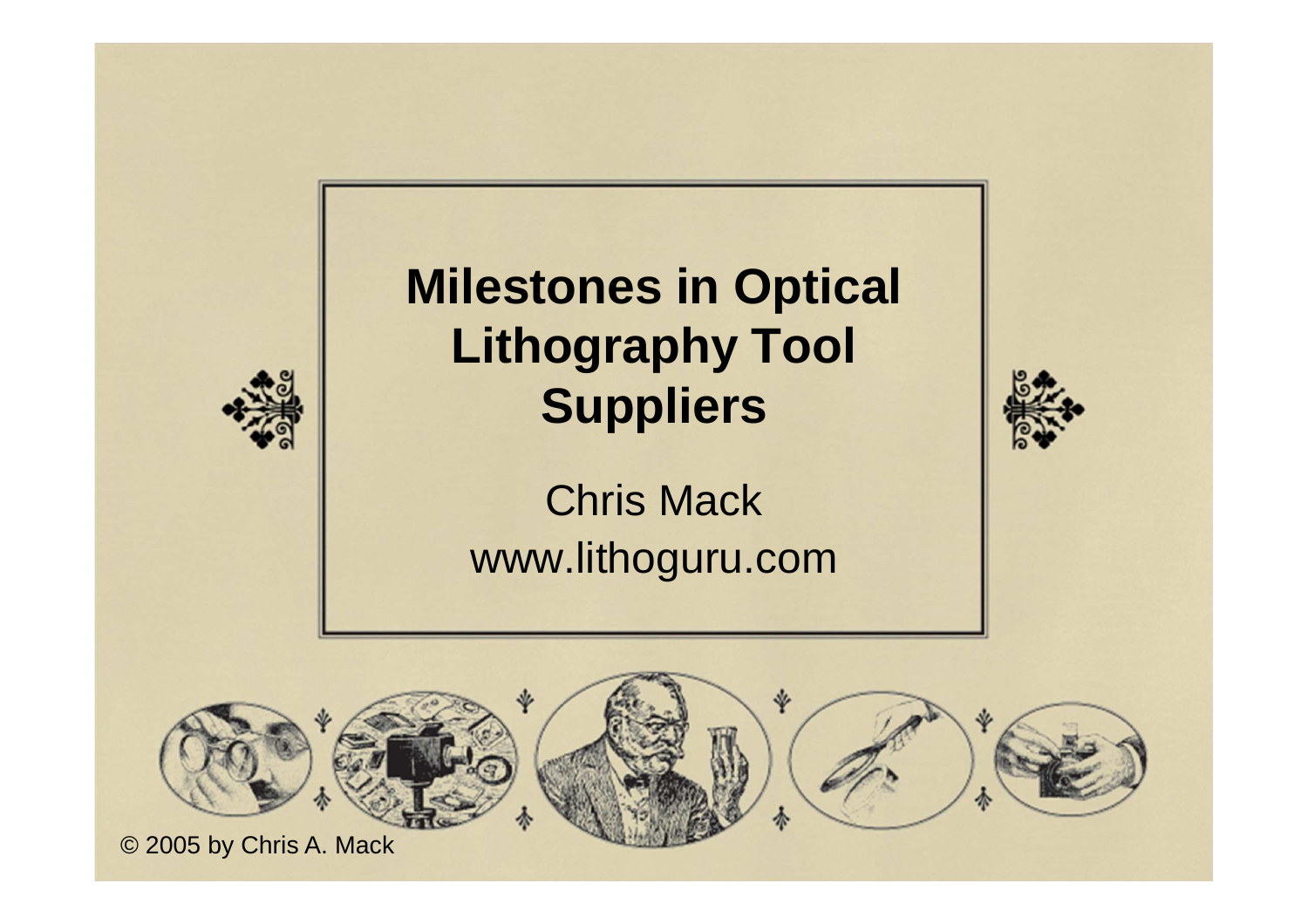

- 1971 Cobilt founded by Peter Wolken and …?
- 1969 Computervision founded in Boston to build computer peripherals. Ken Levy is hired to start a semiconductor equipment business.

**Cobilt (1)**

- Early 1970s Computervision develops automated alignment system, adds this to a Kulicke & Soffa mask-to-wafer aligner.
- 1972 Computervision purchases Cobilt, a small California company making contact printers. Ken Levy heads the company until his departure in 1976 to start KLA.
- 197x Cobilt develops lithography wafer track. The track business is eventually sold to their Japanese distributor, Tokyo Electron Ltd., in 1981(?).
- 1977 Perkin-Elmer sues Cobilt over Micralign patent violations. They<br>settle in 1984 with an \$18M payment from Computervision, Cobilt's original parent.
- 1981 Cobilt lithography exposure tool business purchased by Applied Materials.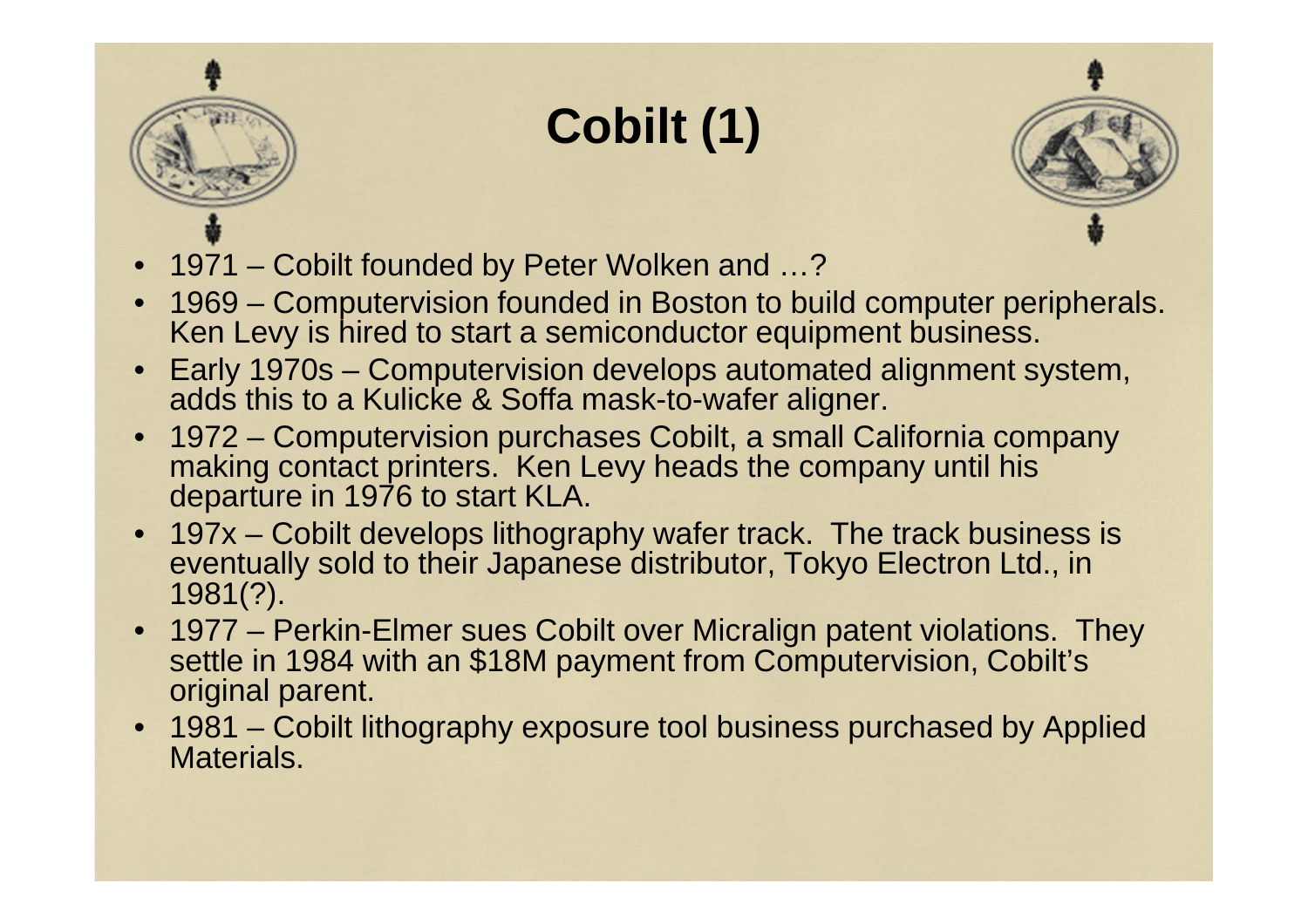

# **Perkin-Elmer/SVG Lithography (1)**



- 1973 P-E introduces the Micralign projection scanner, developed from an early Air Force research contract. Eventually, over 2000 Micralign machines will be sold. In1979, the Micraligns sold for \$170K.
- 1977 P-E sues Cobilt over Micralign patent violations. They settle in 1984 with an \$18M payment from Computervision, Cobilt's original parent (Cobilt division was bought by Applied Materials in 1981).
- 1981 P-E announces the Micralign 500 (list price \$675K, versus \$300K for the Micralign 300), with a throughput of 100 wafers per hour.
- 1984 May, P-E acquires Censor, a Liechtenstein stepper company specializing in h-line tools.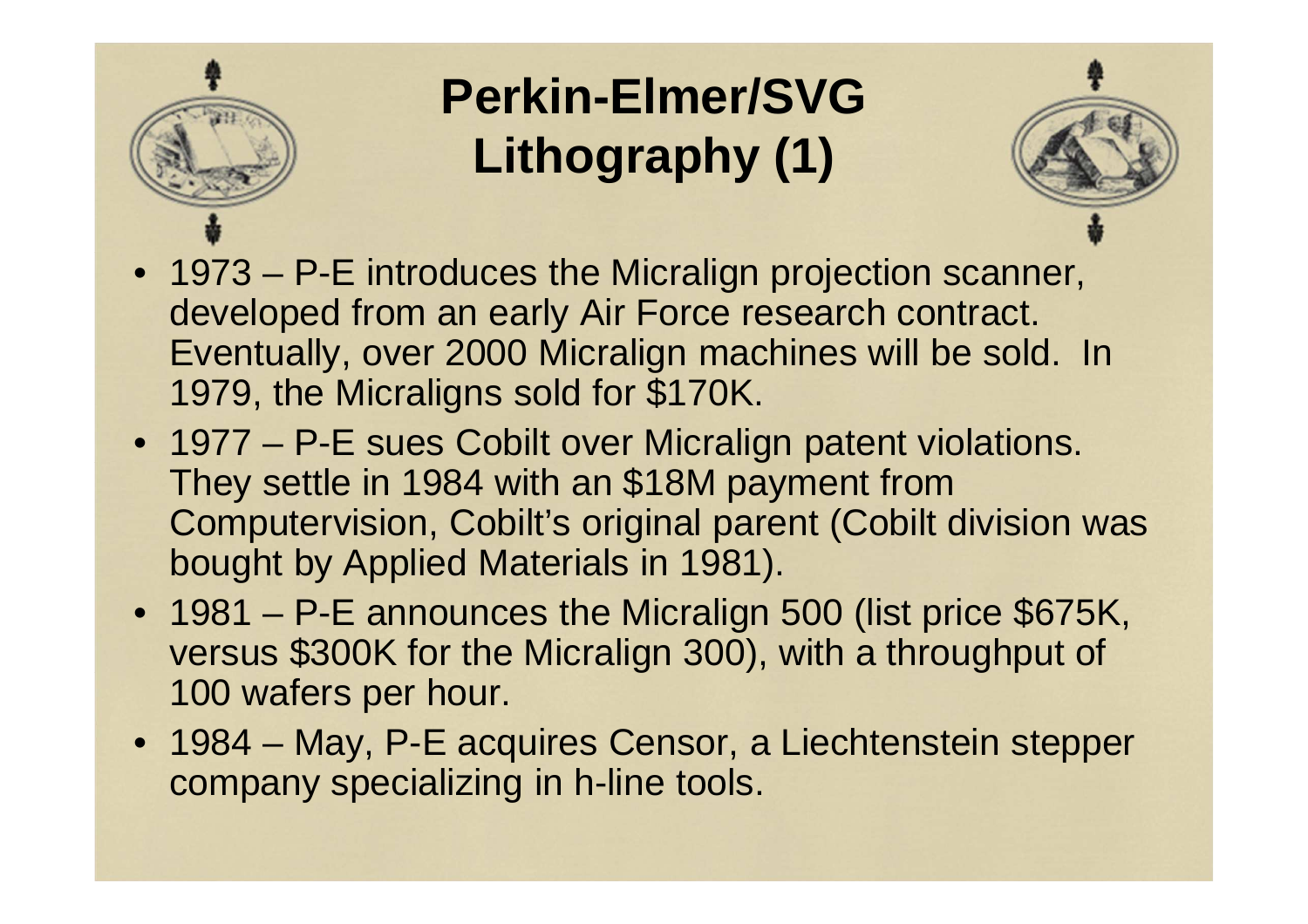

# **Perkin-Elmer/SVG Lithography (2)**



- • 1989 – April, P-E announces it will withdraw from the semiconductor equipment business.
- 1989 P-E spins off it's electron beam lithography division as Etec, with investment from IBM and five other companies (completed in March 1990).
- 1990 PE's lithography business acquired by Silicon Valley Group (\$20M to take a 2/3 ownership), with financial investment from IBM for about 15%. Talks between P-E and Nikon in late 1989 pushed IBM's involvement.
- 1990-1993 SEMATECH spends about \$30M to help SVGL develop the Micrascan.
- 1990 –The Micrascan, the industry's first step-and-scan tool, is introduced.
- • 1992 – June, the Micrascan II is introduced (\$3.8M list price. i-line version available for \$2.9M).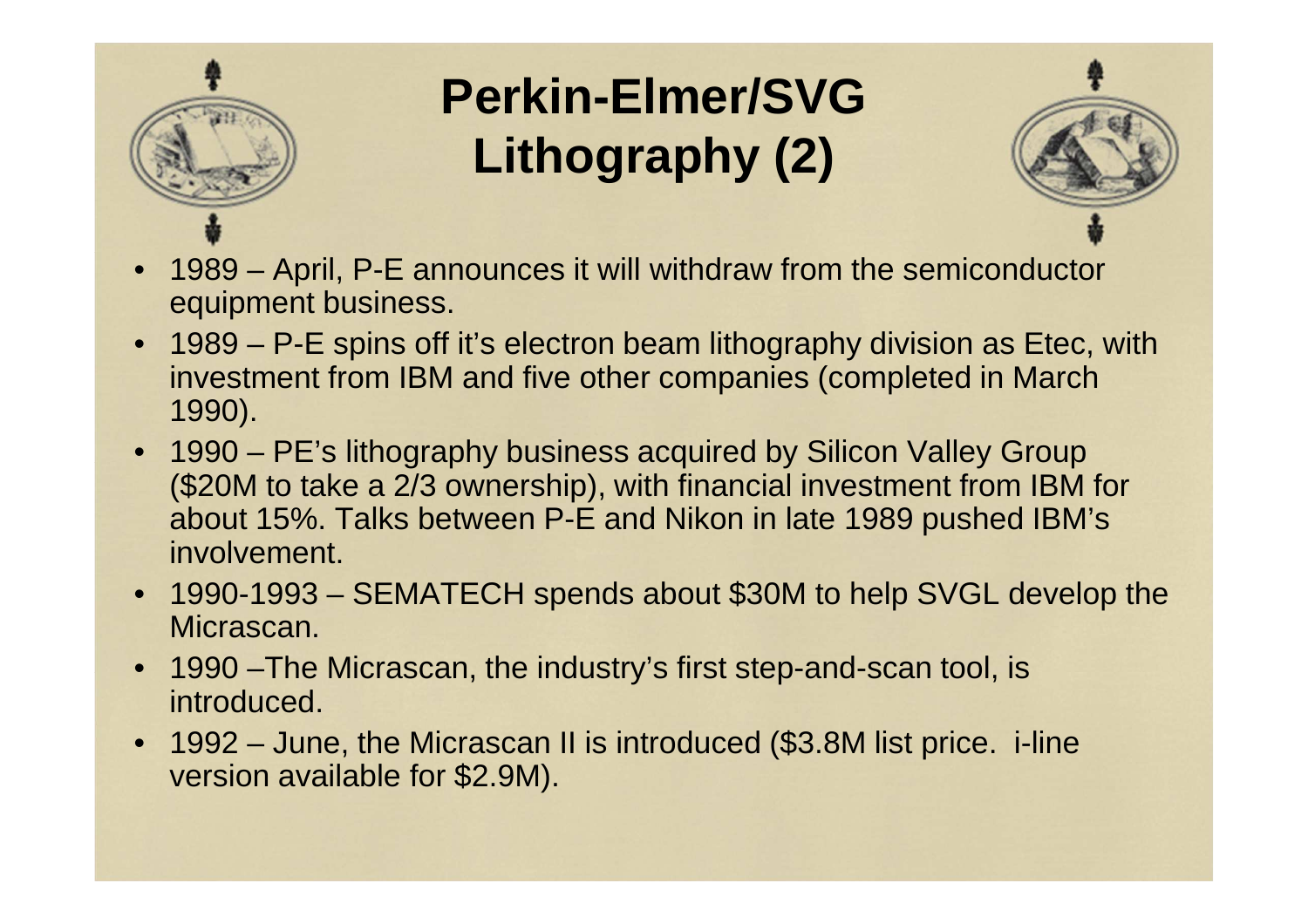

# **Perkin-Elmer/SVG Lithography (3)**



- • 1993 – Enters into discussion with Canon to share step-and-scan technology. Talks end a year later after pressure from US Government not to allow the transfer of technology to Japan.
- 1996 Micrascan III is introduced, with a switch to an excimer laser source, variable NA from 0.4 – 0.6. List price is \$7.2M
- $\bullet$   $\,$  1999 Micrascan 193 tool introduced (NA = 0.6).
- 2000 Oct., ASML announces intent to acquire SVGL for \$1.6B. ASML wants catadioptric and CaF technology for 157nm lithography.
- 2001 May, ASML acquires SVG Lithography. Divests Tinsley Labs by the end of the year to satisfy U.S. security concerns. In Nov. 2001, the Micrascan line of 248nm and 193nm tools is discontinued.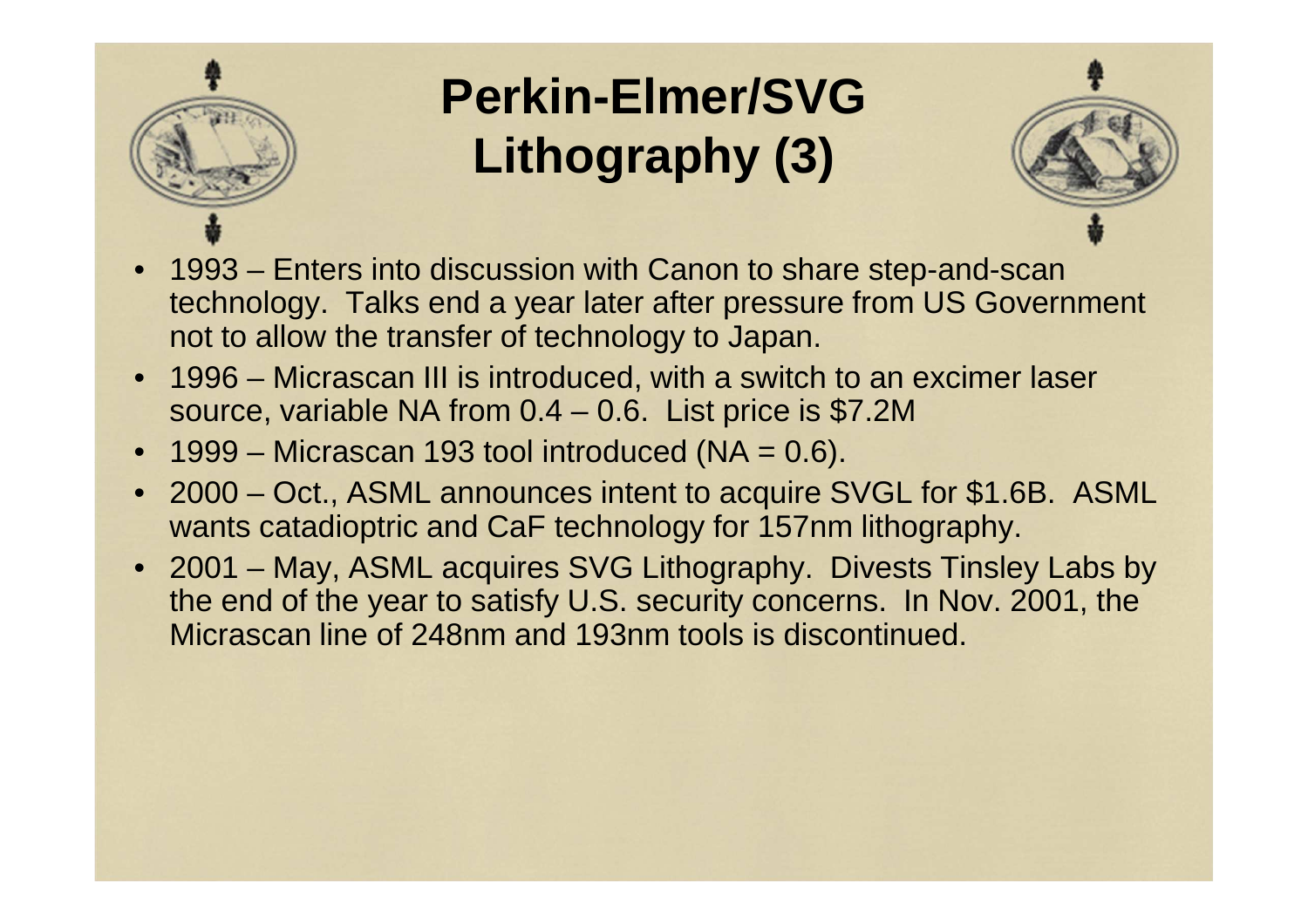

## **GCA (1)**



- • Mid 1970s – GCA (formerly Geophysical Corporation of America) takes map making technology and applies it to mask making – the photorepeater.
- 1975 GCA introduces its first wafer track for resist processing.
- 1978 GCA introduces the DSW 4800, the first successful wafer stepper (g-line, 10X, Zeiss 0.28NA lens, 10mmX10mm field size). List price: \$450K.
- •1982 – GCA buys Tropel lens making unit from Coherent Laser Corp.
- •1985 – first DUV stepper developed for Bell Labs.
- • 1985-1986 – GCA looses \$100M over a two year period. Payroll is cut by 70%, down to 1,000 employees.
- • 1988 – General Signal acquires the financially troubled stepper maker for \$76M.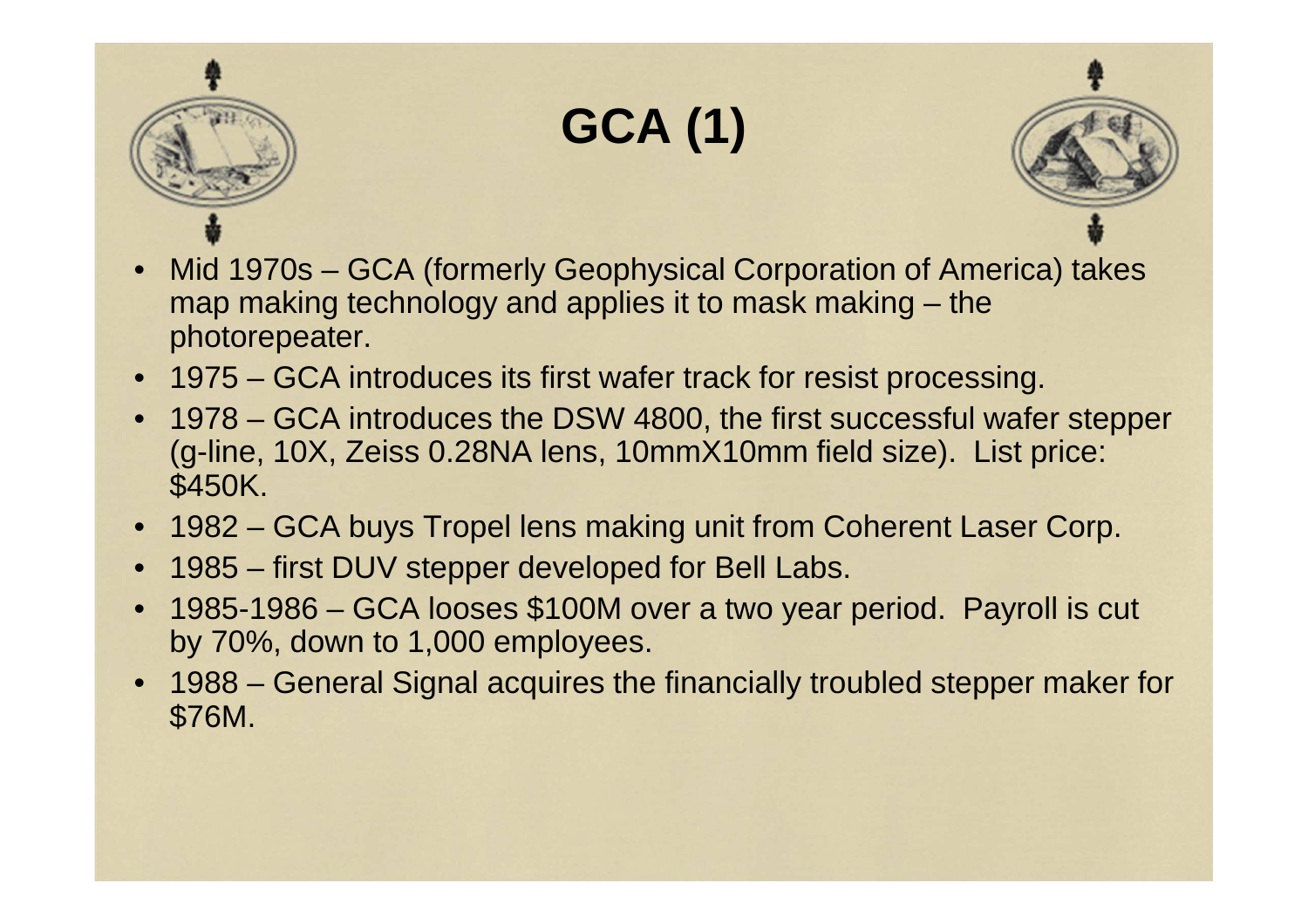



• 1989-1993 – SEMATECH invests between \$60M and \$75M in GCA to develop the XLS line of DUV steppers.

**GCA (2)**

- XLS 7800 ships in 1992, list price \$3.5M
- 1993 Jan., General Signal announces its intent to divest its semiconductor equipment companies.
- •1993 – May, When no buyer is found, General Signal shuts down GCA.
- 1993 June, Management buyout of service business from GCA forms Integrated Solutions, Inc. (ISI). ISI continues to manufacture AutoSteps.
- 1994 Management buyout of Tropel creates an independent lens design and manufacturing company. Tropel is later purchased by Corning in March 2001 for \$190M.
- 1994 Sep., ISI buys assets of track maker MTI, which closed the month before.
- 1994 Oct., ISI buys technology rights to XLS line from General Signal.
- •1998 – Integrated Solutions Inc. (ISI) is acquired by Ultratech Stepper.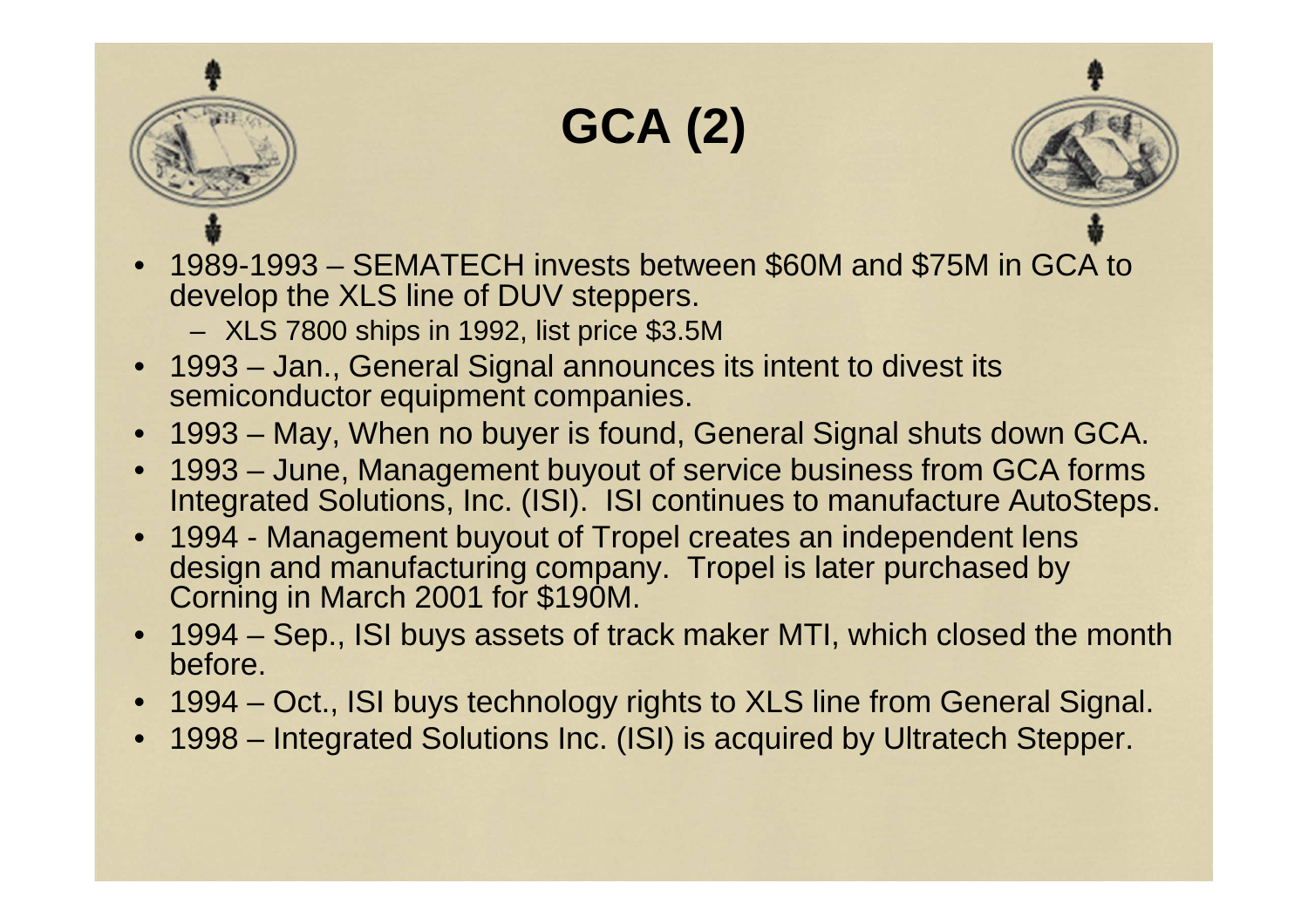

### **GCA (3)**



- "…it cost GCA \$5 million to develop its first g-line stepper. Its i-line stepper was \$25 million in development, its deep UV stepper was \$140 million."
	- Neil Bonke "The Equipment Industry An Overview", SEMI Industry Strategy Symposium (ISS) January 7, 1998.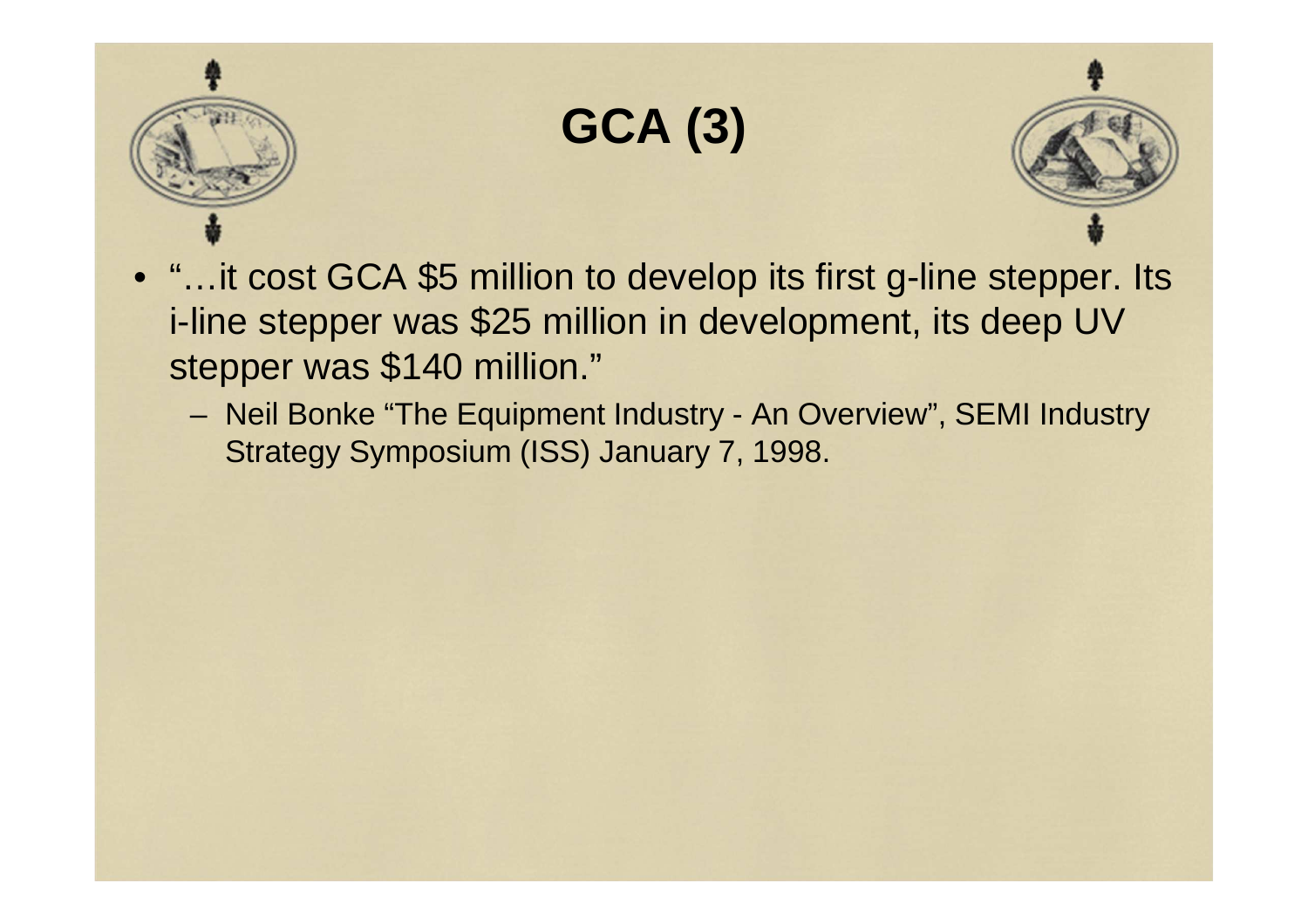

**ASML (1)**



- • 1977 – Philips develops wafer stepper for internal use called the Silicon Repeater.
- 1980 Philips negotiates to buy Cobilt (to serve as a marketing outlet for their stepper), but the deal is rejected by the Philips board of directors.
- 1984 Technology spin-out from Philips to ASML to commercialize the •Philips stepper (SIRA III). Alignment system is biggest technical advantage.
- •1985 – First commercial stepper, PAS 2000/10 g-line.
- •1986 – Popular PAS 2500/10 g-line stepper introduced.
- • 1987 – ASML's first i-line stepper shipped, PAS 2500/40. Over 100 sold in the next 10 years.
- 1990 ASMI can no longer afford money losing stepper business, spins out business as ASML, owned 60% by Phillips and 40% by two Dutch banks.
- 1991 ASML's first KrF stepper shipped, PAS 5000/70.
- 1995 ASML goes public.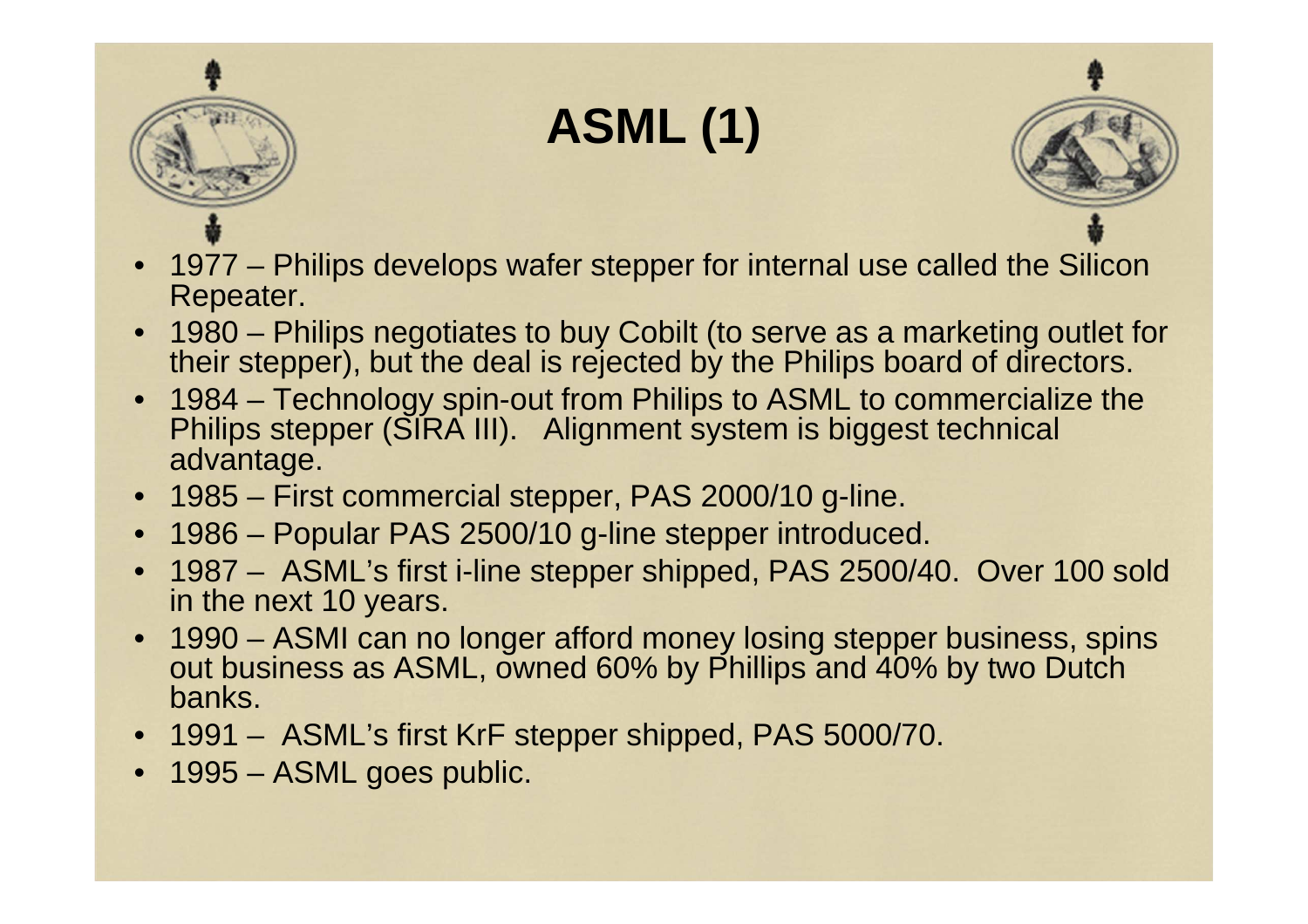

## **ASML (2)**



- 1997 ASML's first step and scan tool shipped, PAS 5500/500 (248nm, variable numerical aperture from 0.4-0.63, biggest advantage is throughput).
- 1998 ASML develops their first ArF step-and-scan tool, PAS 5500/900.
- 1999 ASML acquires MaskTools from MicroUnity, OPC software and scattering bar IP.
- 1999 ASML and Applied Materials form eLITH joint venture to develop and commercialize AT&T's SCALPEL projection e-beam technology. Effort is closed down by the end of 2000.
- 2000 TWINSCAN product platform introduced, using two wafer stages to increase throughput. First system installedat TSMC in Oct. 2001.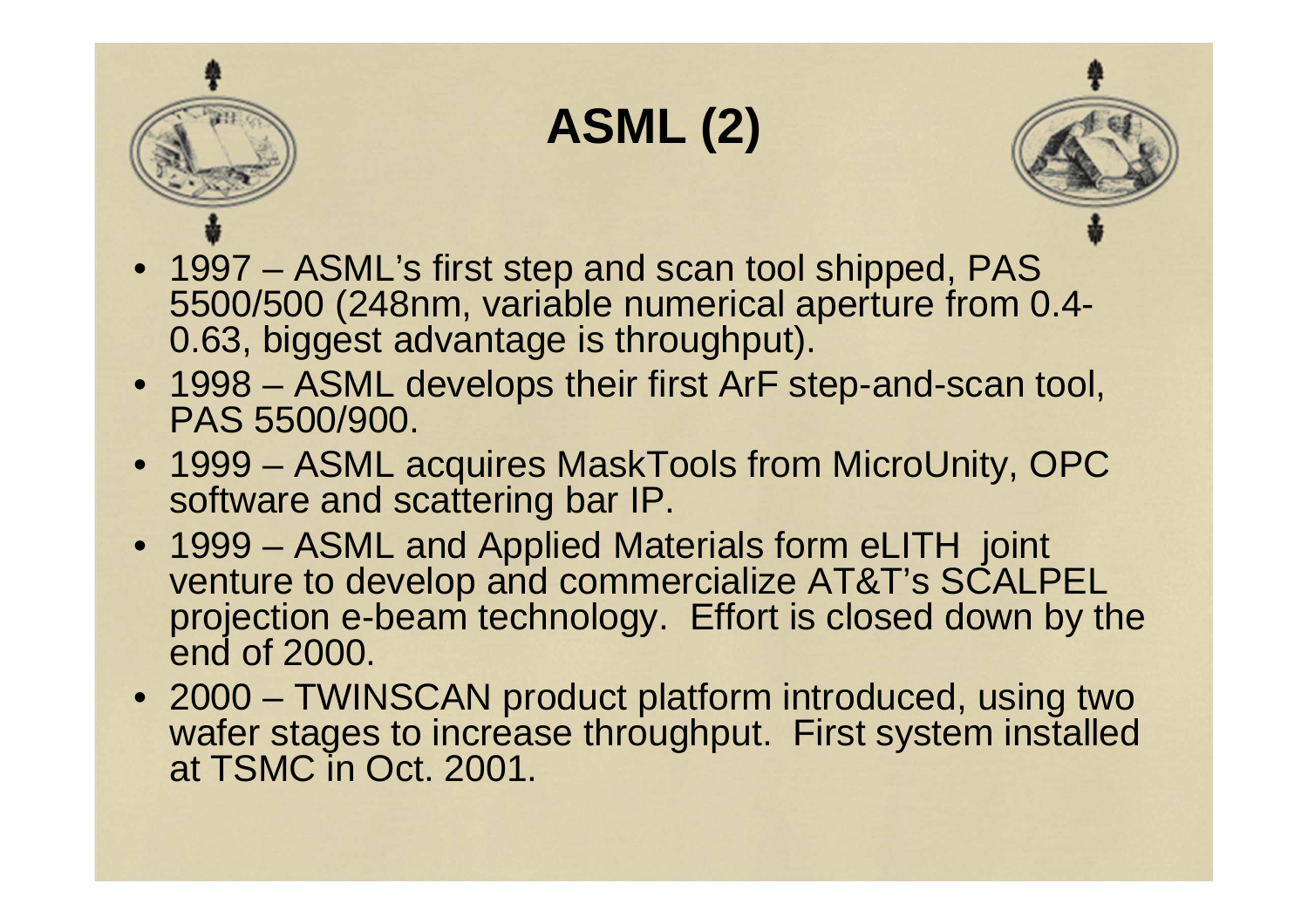

## **ASML (3)**



- 2000 Oct., ASML announces intent to acquire SVGL for \$1.6B. ASML wants catadioptric and CaF technology for 157nm lithography, and Intel as a customer.
- 2001 April, U.S. Business and Industry Council (USBIC), based in Washington, formed to stop ASML acquisition of SVGL for US national security reasons. They distribute a video tape to government officials entitled "Why the Sale of SVG Co. is bad for the United States".
- 2001 May, ASML acquires SVG Lithography. Divests Tinsley Labs by the end of the year to satisfy U.S. security concerns. In Nov. 2001, SVG's Micrascan line of 248nm and 193nm tools is discontinued.
- 2001 Dec., Nikon sues ASML claiming off-axis illumination patent infringement. ASML counter-sues in Apr. 2002. Settlement reached in Sep. 2004 with ASML making a \$87M royalty payment to Nikon and Carl Zeiss paying Nikon \$58M.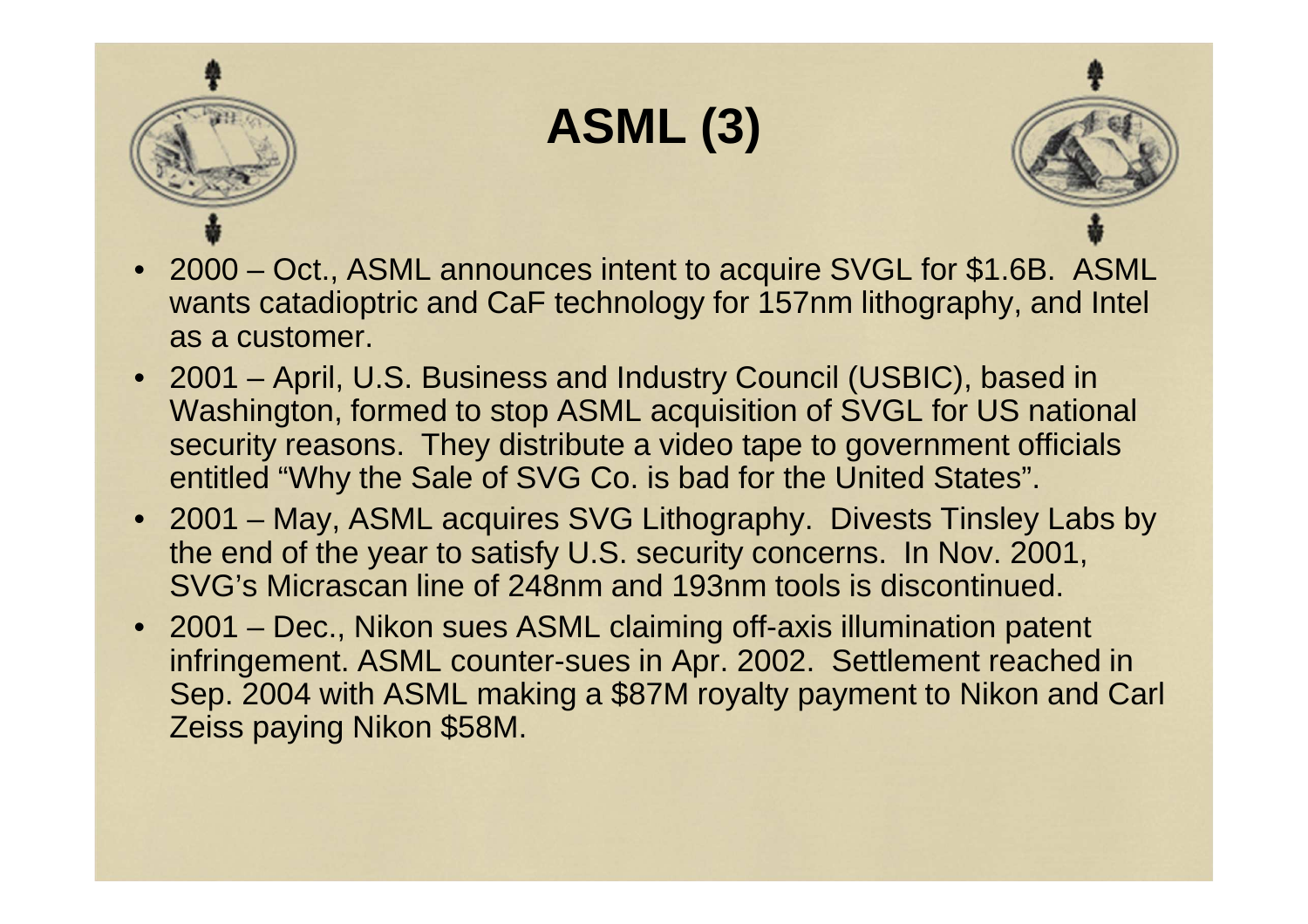## **ASML (4)**



- 2002 ASML passes Nikon to become #1 litho tool supplier.
- 2003 ASML closes down track business acquired with SVG. Rights to the technology are sold to Rite Track.
- 2003 ASML sells off thermal product lines acquired with SVG to Aviza Technology.
- 2003 ships first 157nm tool to IMEC, a Micrascan VII from the SVGL division.
- 2003 forms joint venture with Micronic for optical maskless lithography using digital multi-mirrors instead of masks.
- 2003 Dec., announces first commercial ArF immersion system, AT:1250i. Early orders from IBM and TSMC.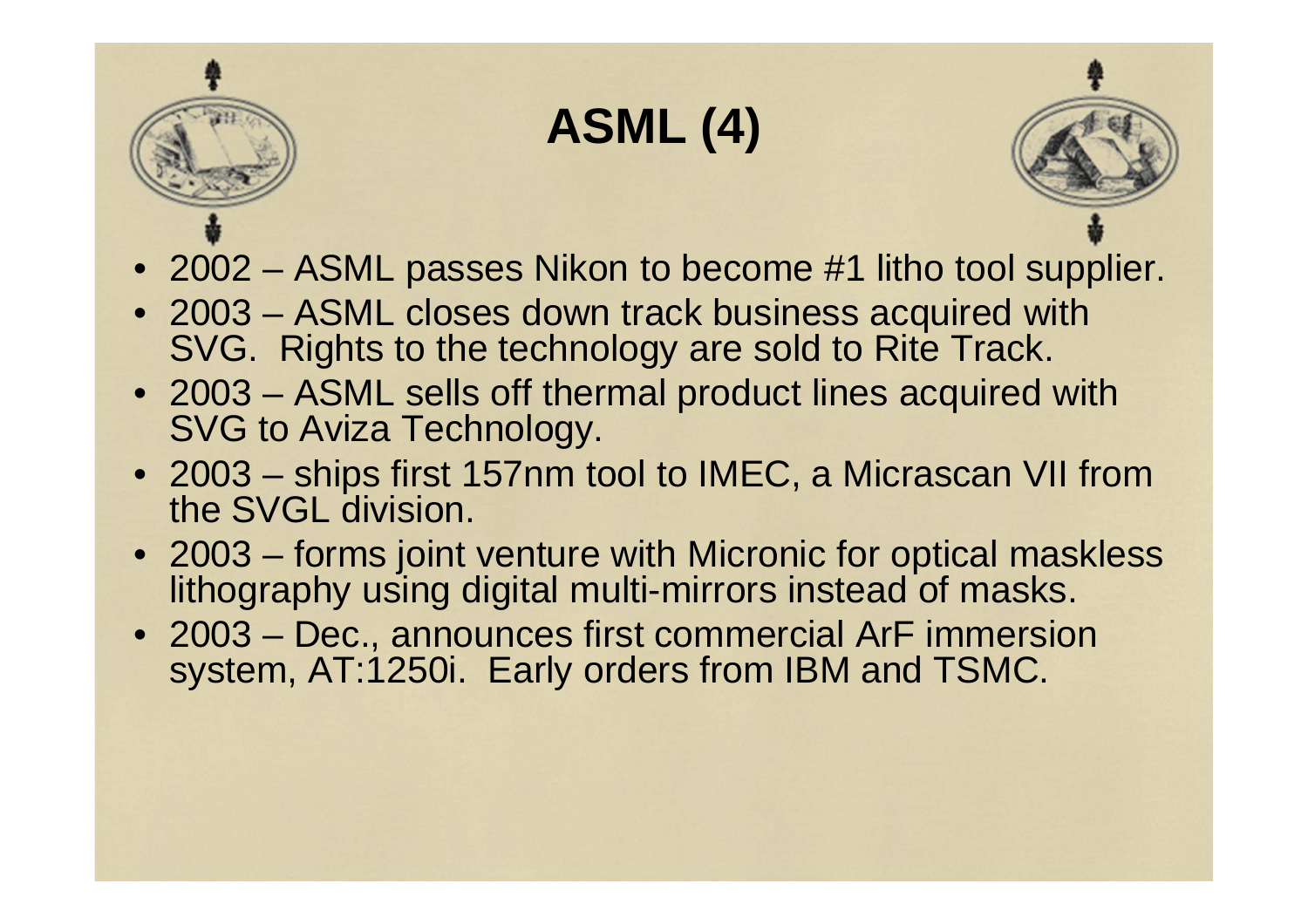# **Nikon (1)**



- Early 1970s Nikon develops the 2i for coordinate measurement on photomasks. Laser interferometry and precision stage technology will be invaluable for later stepper development.
- Mid 1970s Nikon develops and sells Ultra Micro Nikkor lens for use in photorepeaters. This lens will form the basis of their first stepper lens.
- 1976 Began development of SR-1 step-and-repeat camera under MITI contract (called the VLSI Consortium). Goal is to copy GCA. Completed in 1978.
- 1980 First commercial stepper in Japan introduced, NSR-1010G. First customers were NEC and Toshiba.
- 1982 First stepper is shipped to U.S (TI and IBM were the first US customers).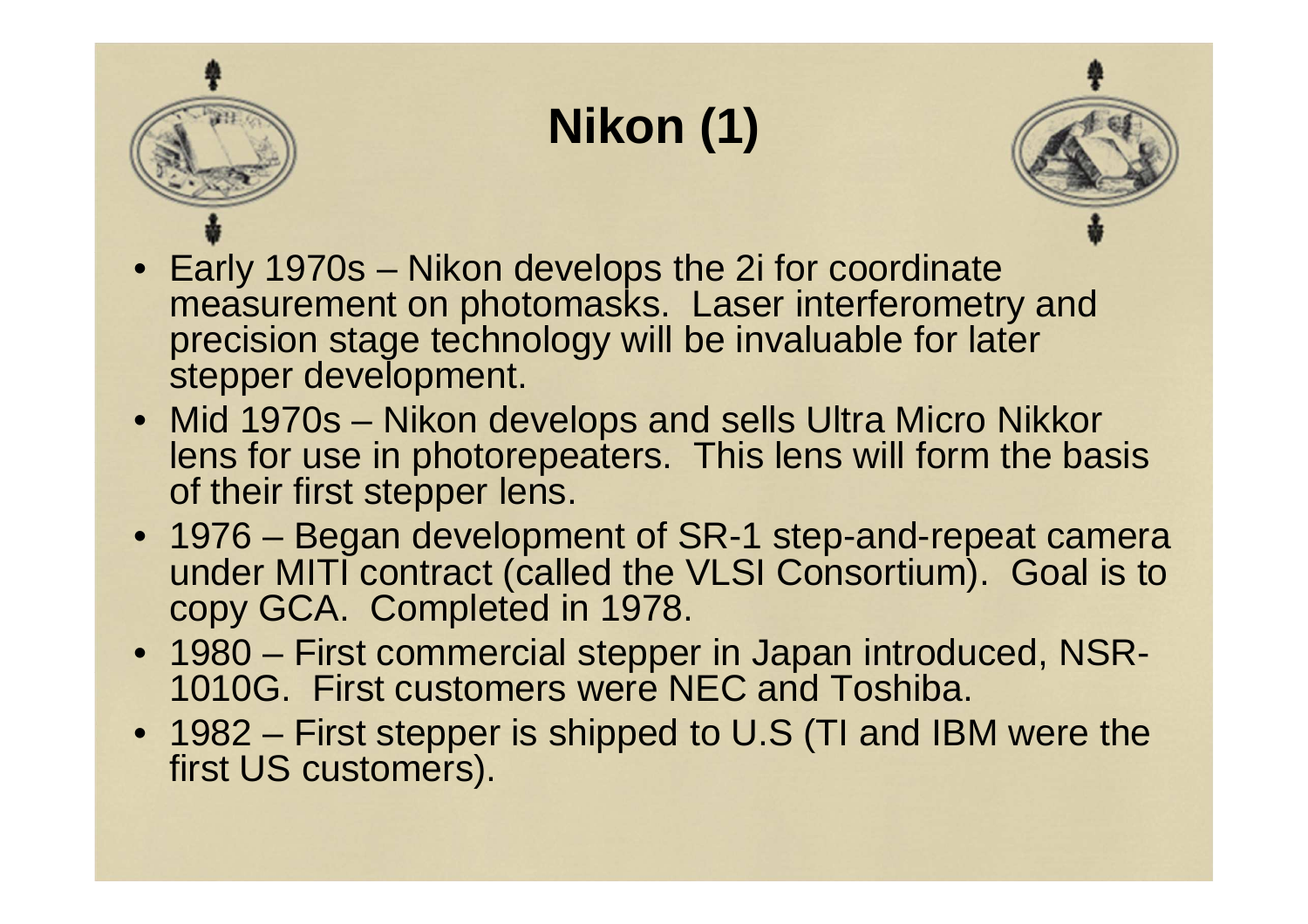## **Nikon (2)**

- 
- 1984 Nikon matches GCA in stepper units shipped and sales revenue. Surpasses GCA in 1985. Main competitive advantage is better throughput due to significantly brighter light source and large field size (due to 5:1 reduction ratio). Laser interferometric stage and automatic alignment systems provided better overlay accuracy.
- 1984 Nikon's first i-line stepper shipped, NSR-1010i3.
- 1987 Cumulative sales of steppers reaches 1,000 units.
- 1988 Nikon's first KrF stepper shipped, NSR-1505EX. Nikon falls behind in i-line technology as they devote mostresources to KrF development.
- 1989 Nikon's discussions to purchase Perkin-Elmer cause uproar in US – idea is abandoned.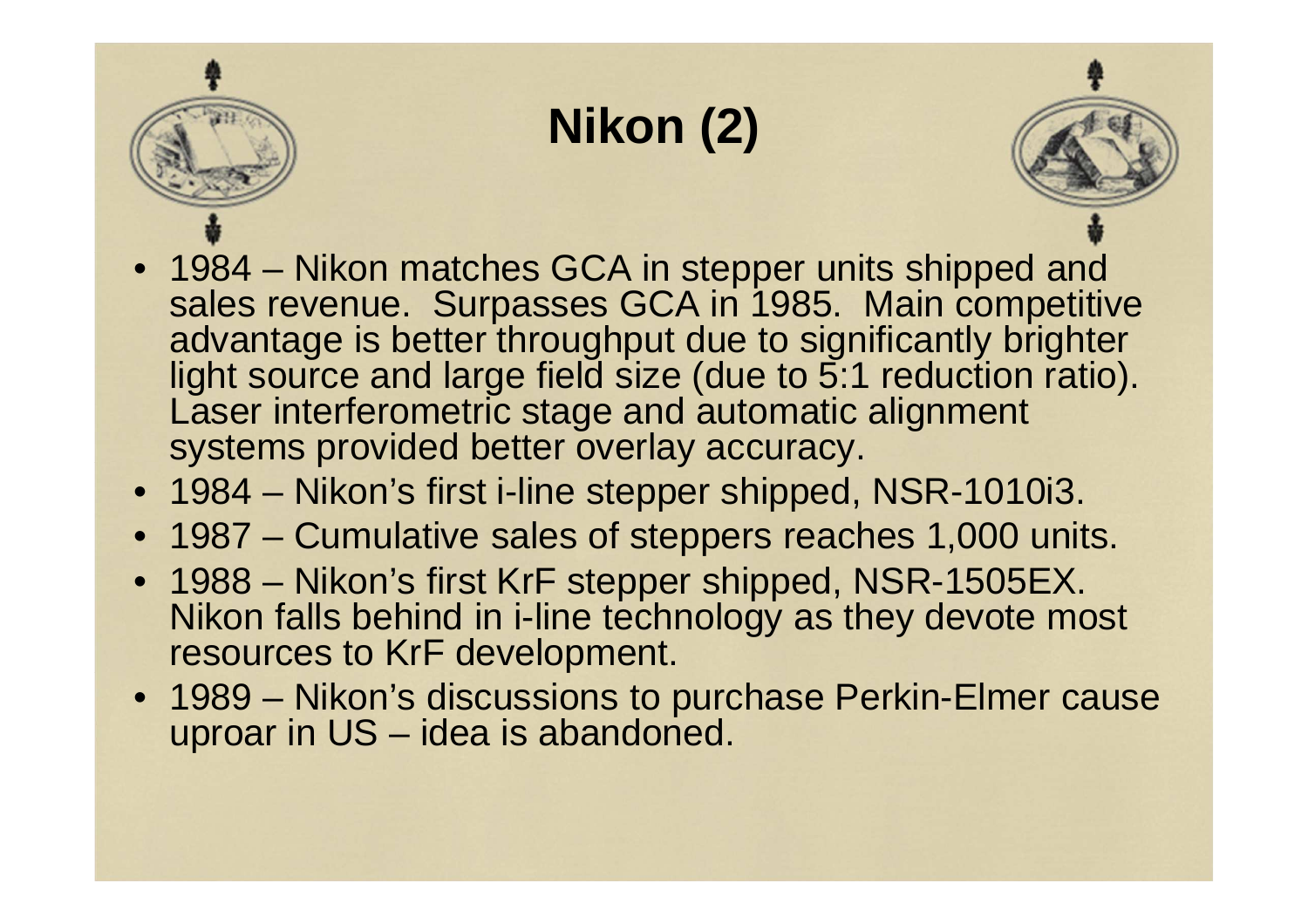# **Nikon (3)**

- 
- 1995 Nikon's first step-and-scan tool announced, NSR-S201A (world's first lens-based scanner, since SVGL is catadioptric). NA is up to 0.6, and the list price is \$8.2M.
- 1996 Cumulative sales of steppers reaches 5,000 units.
- 1999 Nikon's first ArF scanner developed, NSR-S302A.
- 2001 Starts up CaF crystal growing plant.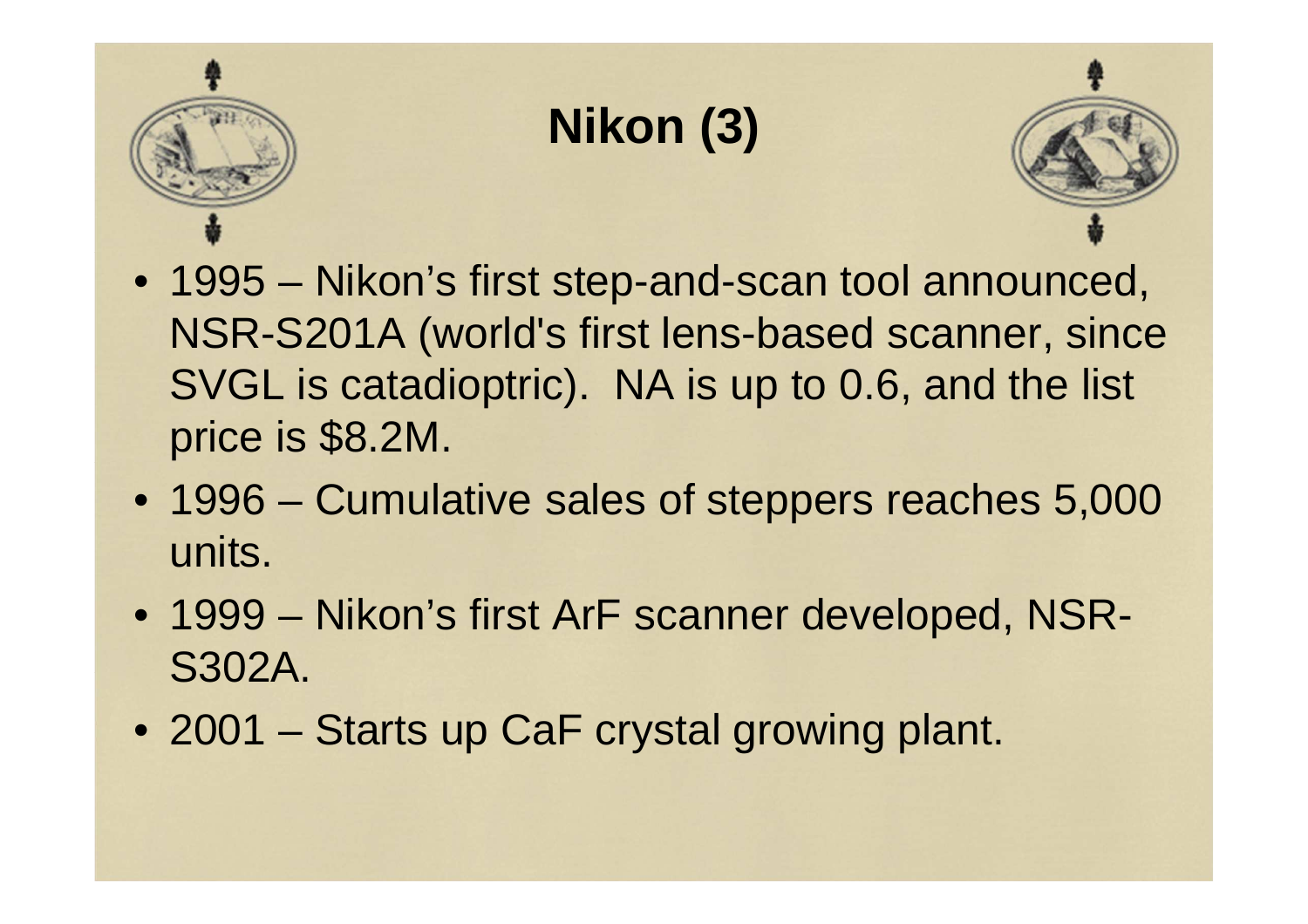# **Nikon (4)**

- 
- 2001 Dec., Nikon sues ASML claiming off-axis illumination patent infringement. ASML counter-sues in Apr. 2002. Settlement reached in Sep. 2004 with ASML making a \$87M royalty payment to Nikon. Carl Zeiss also cross-licenses patents and pays Nikon \$58M.
- 2004 Nikon develops their first ArF immersion scanner (0.92 NA). Decides to skip commercial sales of this stepper in favor of introducing an NA>1 system by the end of 2005.
- 2005 October, Nikon announces they will not commercialize EPL.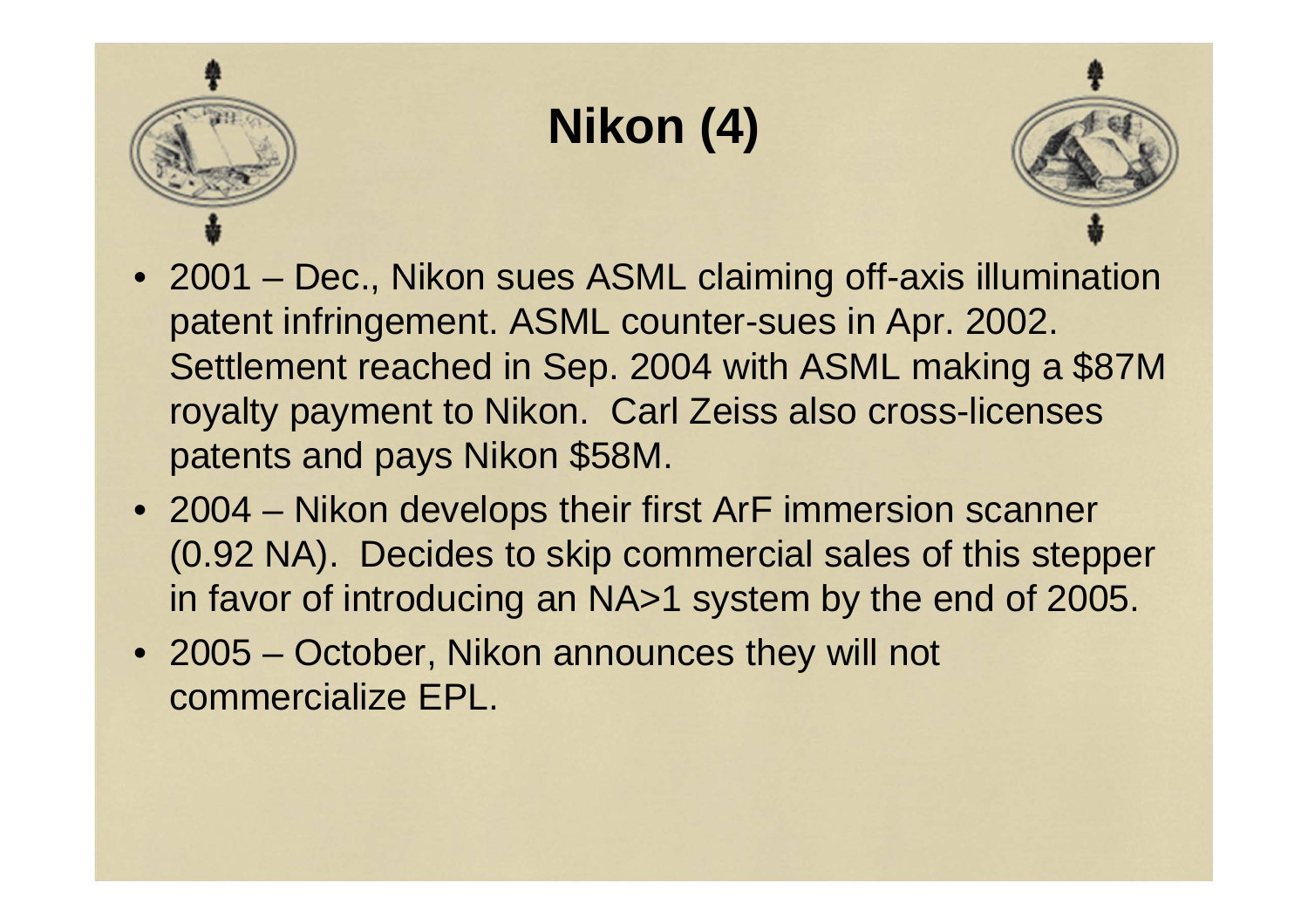

# **Canon (1)**

- 
- 1970 The PPC-1, Japan's first mask aligner, is announced.
- 1973 PLA-300, Japan's first contact mask aligner is introduced.
- 1976 began development of MPA (mirror projection aligner) scanners under MITI contract. Goal is to copy Perkin-Elmer Micralign.
- 1980 First Canon projection aligner sold in Japan.
- 1982 First Canon projection aligner (MPA-500FA) shipped to US (intended for AMD San Antonio). After an appeals court sides with Perkin-Elmer in a patent suit against Cobilt, Canon warehouses the system until IP license agreements are signed with P-E. The system is eventually shipped to TI in 1983.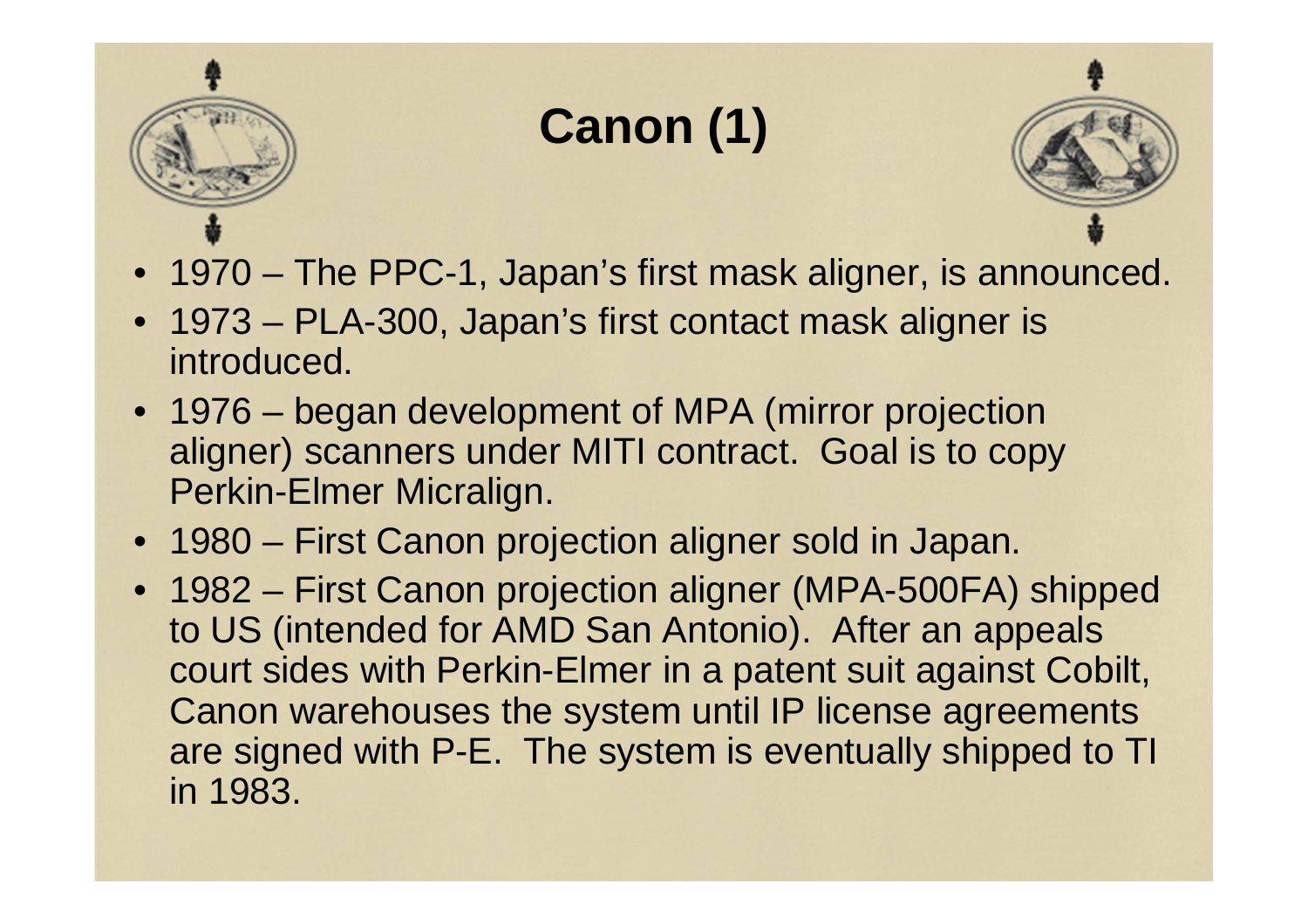

## **Canon (2)**



- 1983 The Utsunomiya Optical Instrument Plant opens as afactory to manufacture mask aligners.
- 1984 The FPA-1500FA, Canon's first stepper (g-line) is shipped.
- 1990 The FPA-2000i1, Canon's first i-line stepper, is shipped.
- 1993 Enters into discussion with SVG to share step-andscan technology. Talks end a year later after pressure fromUS Government not to allow the transfer of technology to Japan. Failed talks are thought to put Canon behind in their step-and-scan development.
- 1994 Ships 5000<sup>th</sup> mask aligner (contact, proximity, scanners and steppers).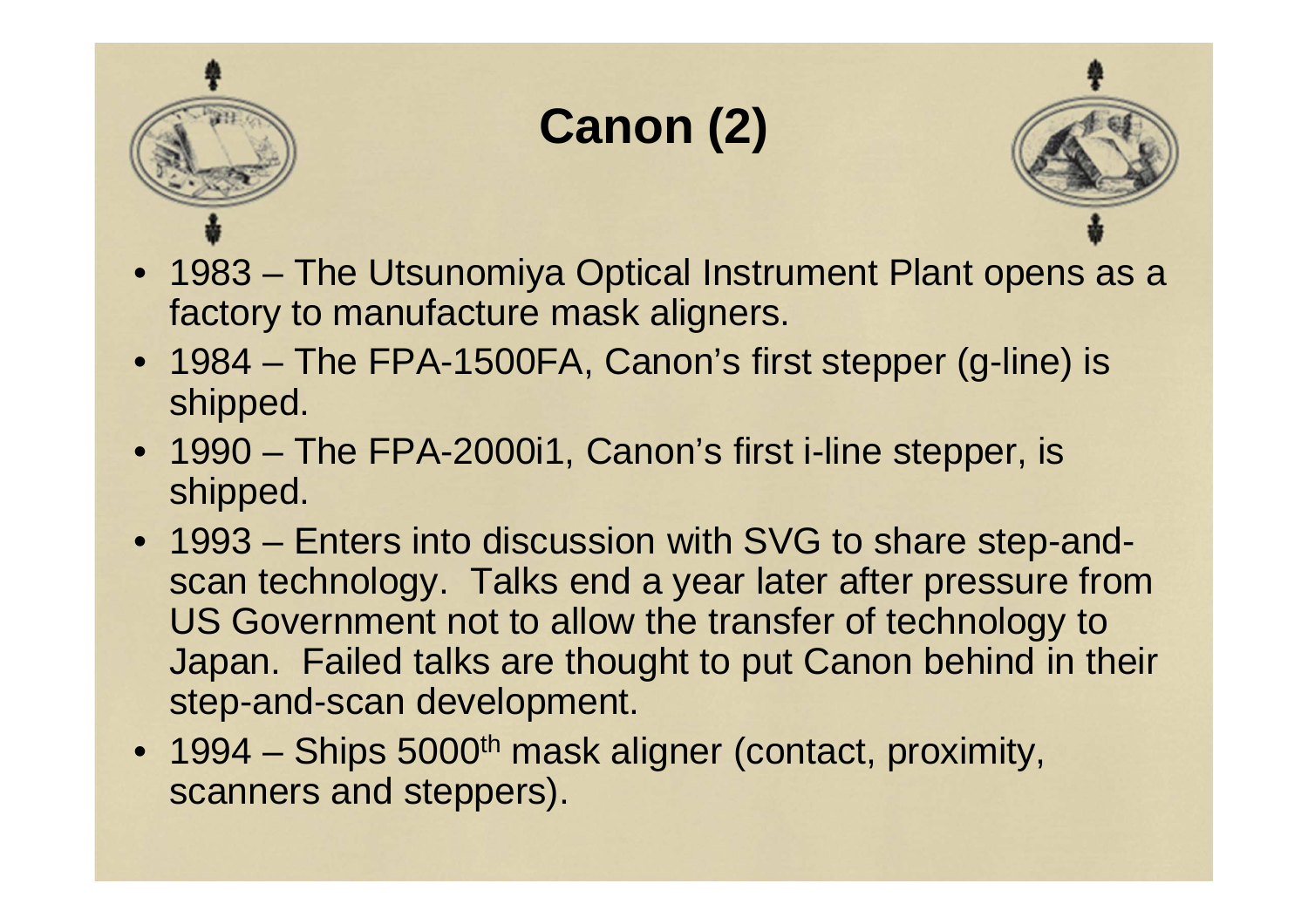

## **Canon (3)**



- 1997 The FPA-4000ES1, Canon's first KrF scanning stepper shipped.
- 1997 The industry's first 300mm KrF stepper, FPA-3000EX3L shipped.
- 1998 The industry's first 300mm I-line stepper, FPA-3000i5L shipped.
- 1999 Canon develops "Innovative Double Exposure through Advanced Lithography" (IDEAL) process.
- 1999 The FPA-5000AS1, Canon's first ArF scanning stepper shipped.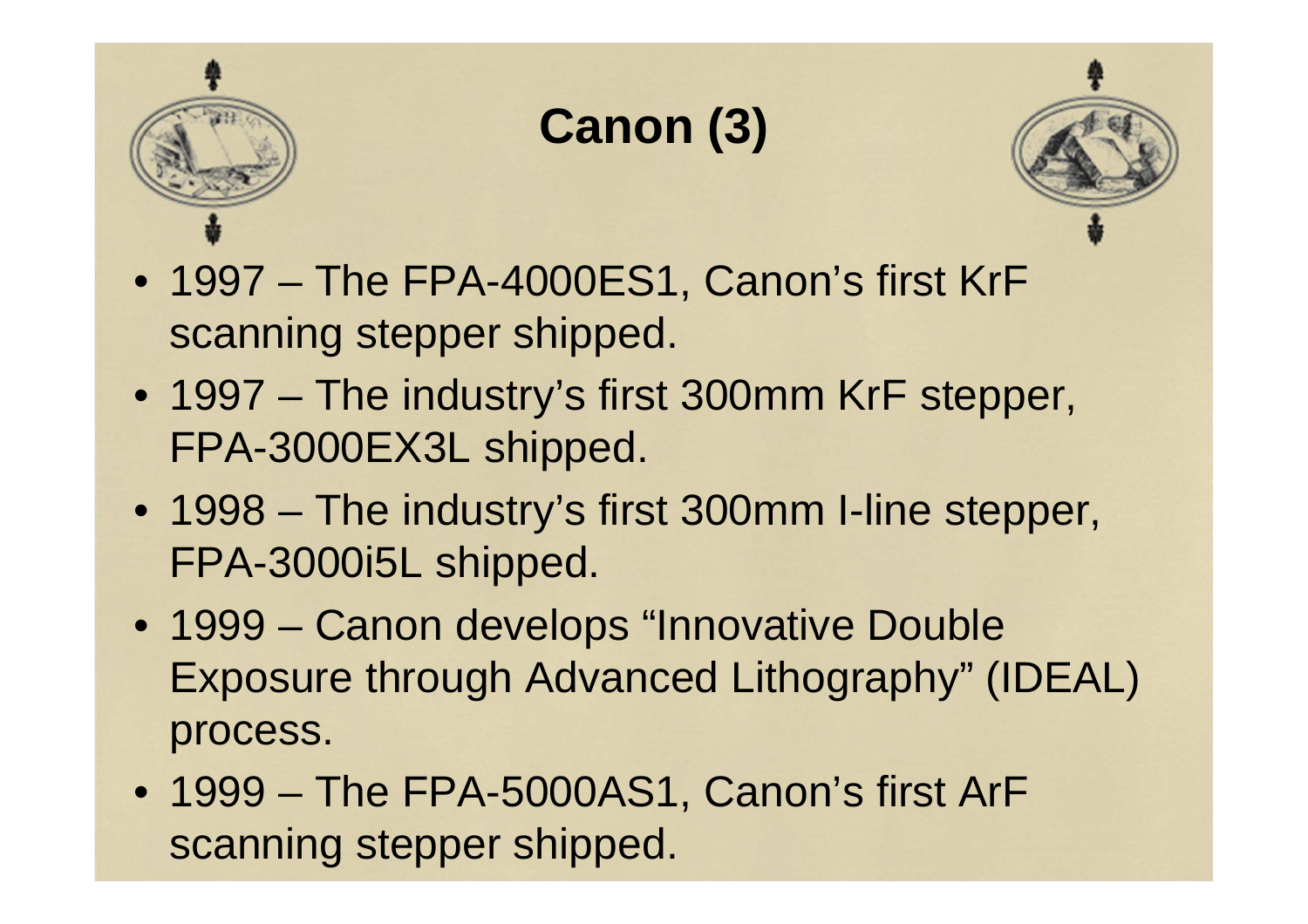

# **Ultratech Stepper (1)**



- • 1979 – Ultratech Stepper founded, from the older Ultratech Corp. Introduces its first 1X stepper based on the mechanical design of Martin Lee and the optical design of Ron Hershel.
- •198x – Ultratech acquired by General Signal.
- •1982 – Ultratech sells more than 100 model 900 steppers to Intel.
- • 1990 – summer, General Signal announces, then aborts, plans to merge Ultratech with GCA. Management buyout of Ultratech is announced, then falls through in September.
- •1992 – Ultratech ships the first 2244i, list price of \$1.5M.
- • 1993 – Jan., General Signal announces its plan to divest all of its semiconductor equipment businesses.
- •1993 – Ultratech stages a management buyout from General Signal.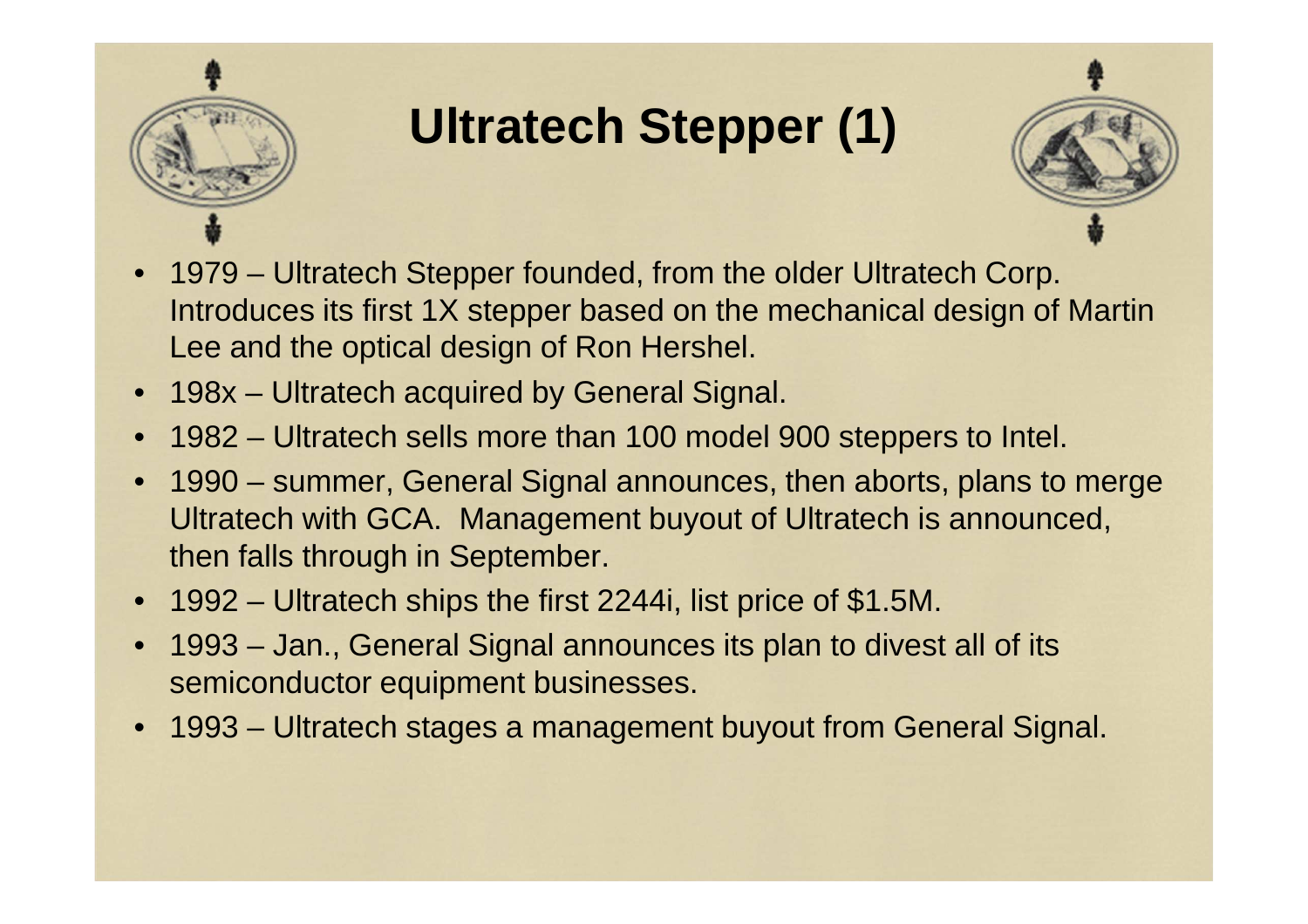

# **Ultratech Stepper (2)**



- 1994 Ultratech Stepper goes public.
- 1997 February, acquires assets of Lepton, a Bell Labs e-beam lithography spin-off founded in 1986, and forms UltraBeam division to sell e-beam mask writers.
- 1998 Ultratech acquires Integrated Solutions Inc. (ISI), the remnants of GCA.
- 2000 April, unable to find a buyer for the UltraBeam business unit, Ultratech closes down the division.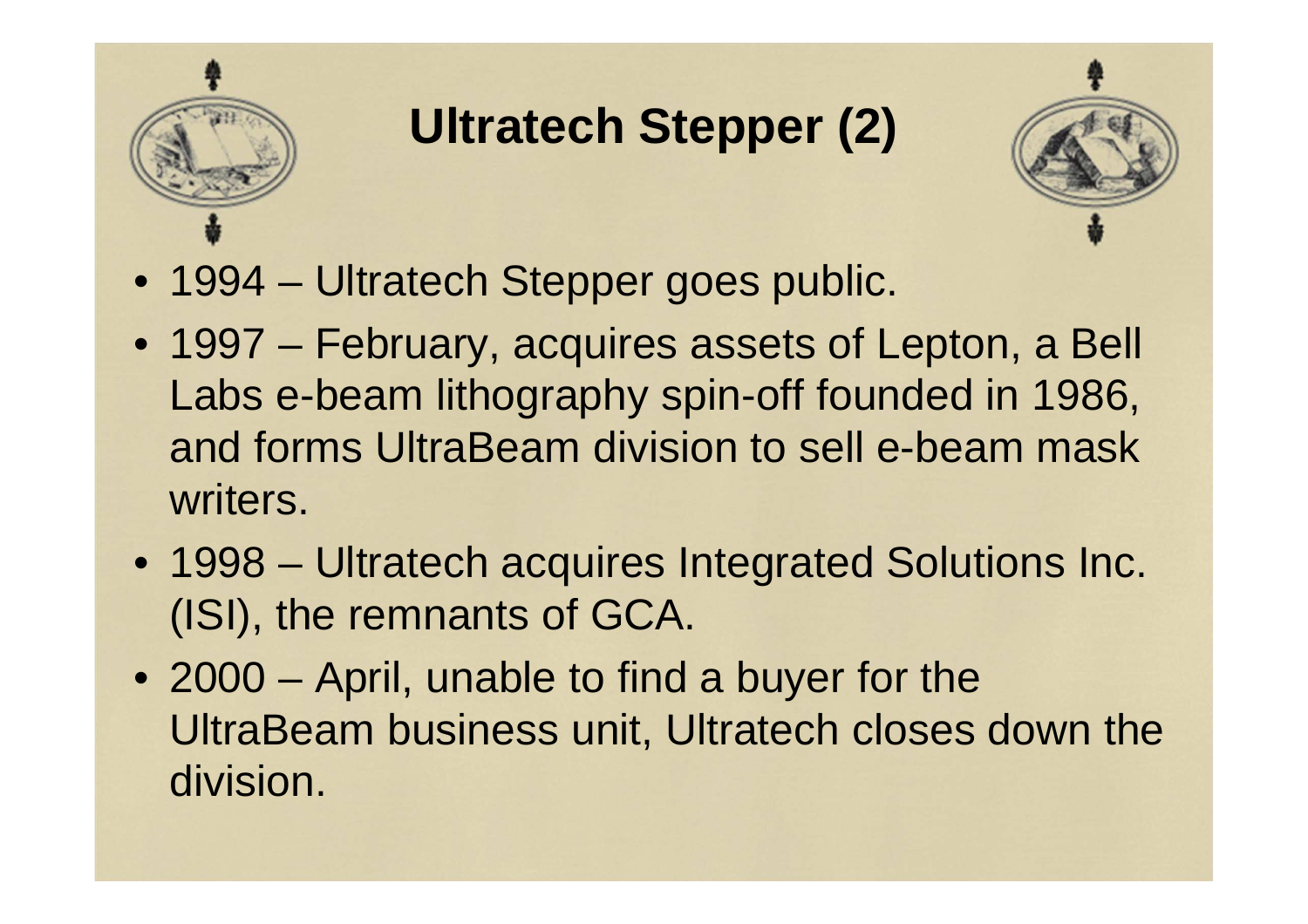

## **Electromask/TRE/ASET Semiconductor (1)**



- ~1965 Electromask formed in California to make photomasks for the infant semiconductor industry.
- 1968 Electromask purchased by Veridyne Semiconductor. Management buyback of Electromask from Veridyne in 1971.
- 1972 Electromask produces its first optical pattern generator. Systems are eventually sold to the public.
- ~1972 The conglomerate TRE (Tool Research and Engineering) Corp. acquires Electromask, name changes to TRE Electromask (and eventually TRE Semiconductor).
- ~1975 Adapts mask photorepeater technology (700SLR) to make a 10X wafer stepper.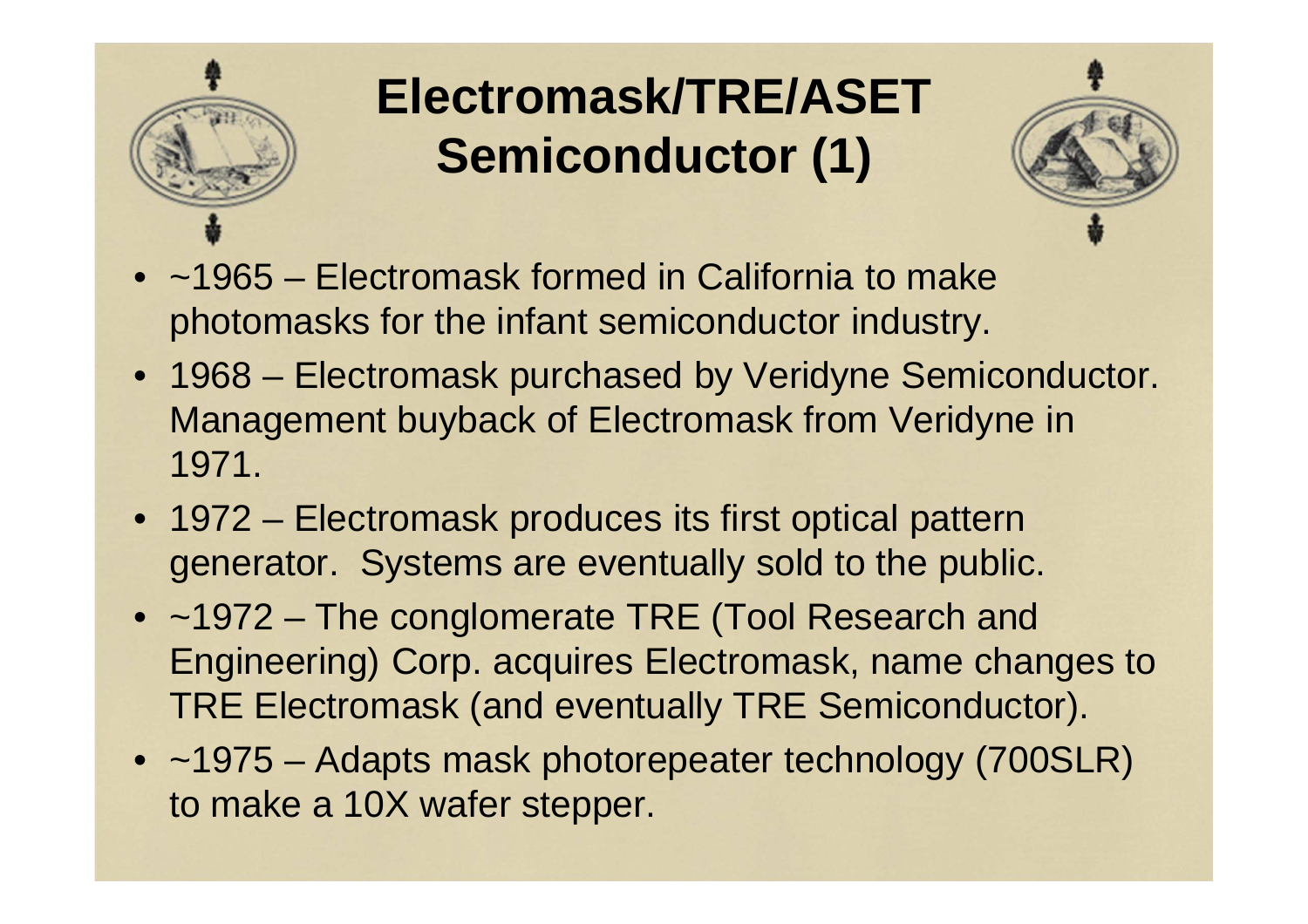

## **Electromask/TRE/ASET Semiconductor (2)**

- 1982 TRE Semiconductor develops world's first i-line stepper using a Zeiss lens.
- 1986 Alcoa acquires TRE Corp. (deal completed Jan. 1987); TRE Semiconductor is spun off (bought by 4 venture capital firms) as ASET (American Semiconductor Equipment Technologies, 100 employees, Gregorio Reyes as CEO).
- 1987 ASET discontinues mask equipment business to focus on wafer steppers.
- 1990 August, ASET goes bankrupt.
- Electromask photorepeater business continued by Interserv Corp. (www.interservcorp.com/electromask.html)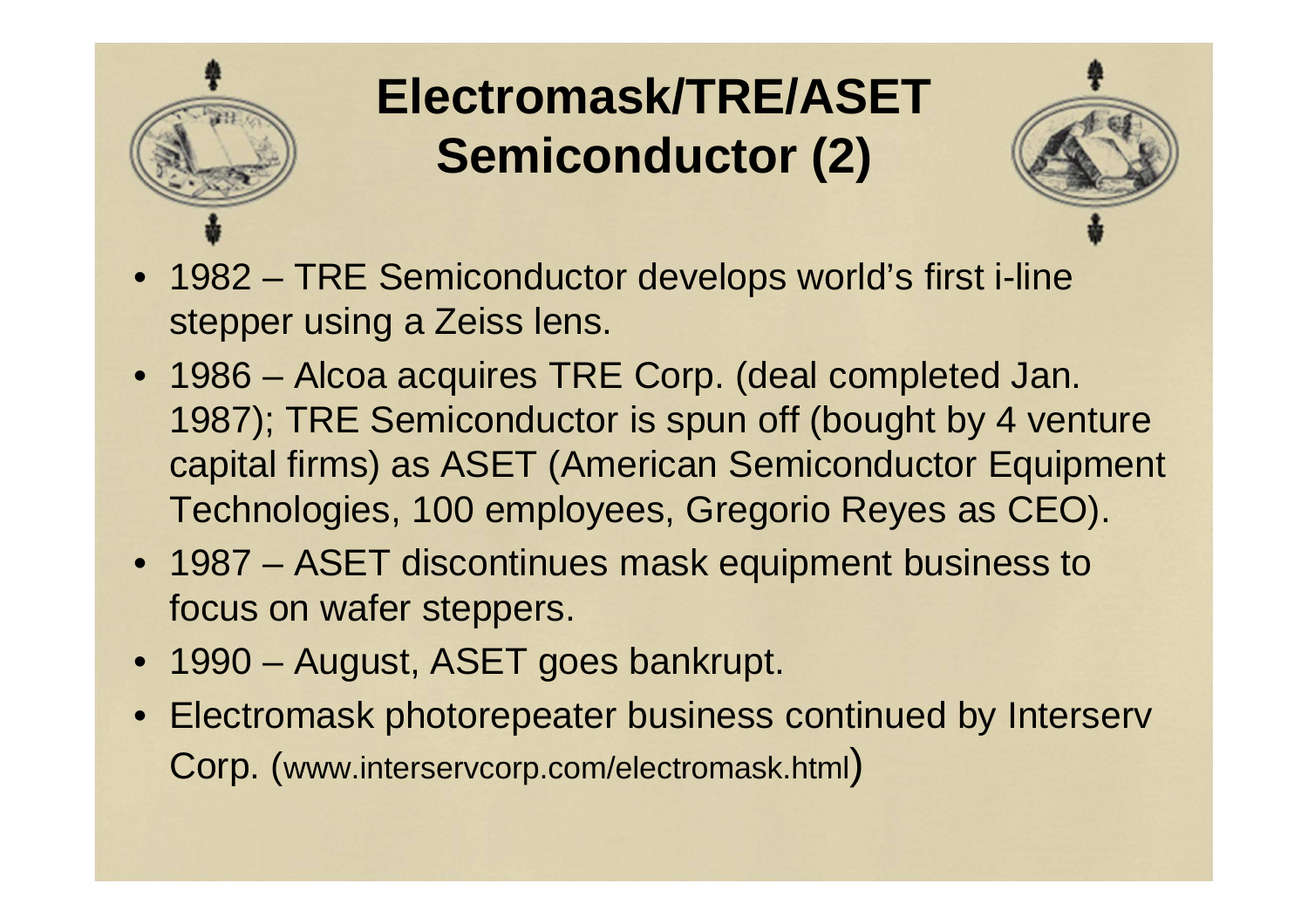

#### **Eaton Optimetrix**

- 
- 1982 Jan., Eaton Corp. buys the remaining 50% of Optimetrix that it didn't already own.
- 1986 Eaton Corp. liquidates Optimetrix.

In 1982 Eaton Corp., a midwestern manufacturer of truck transmissions and electrical controls, bought Optimetrix, a Mountain View, Calif.-based manufacturer of wafer-steppers used to image silicon chips. Hutcheson: "[Optimetrix] had already sold about 20 of the machines, so it looked hot, but customers were then so anxious to get steppers that they took machines whose alignment systems didn't work. Optimetrix never could get them to work. "At the celebration following the acquisition, the chief executive officer of Eaton gave a speech in which he said he looked forward to working with Karl Johannsmeier, the head of Optimetrix. Johannsmeier pulled out a dime and said, 'Call me.' He went to the South Pacific." Eaton liquidated Optimetrix in 1985.

> **When Exxon could have beaten Intel** Forbes.com, John H. Christy, July 7, 1997